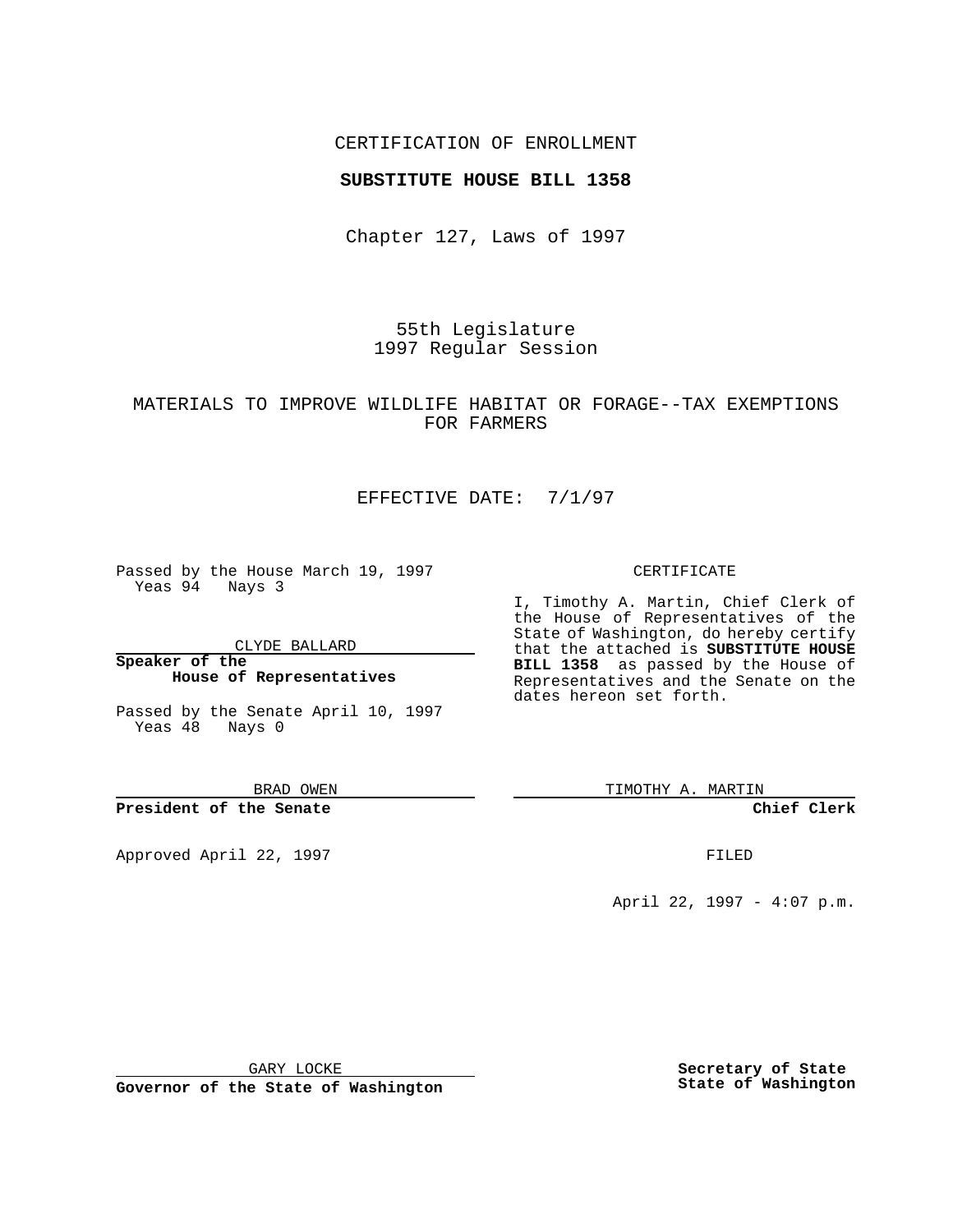# **SUBSTITUTE HOUSE BILL 1358** \_\_\_\_\_\_\_\_\_\_\_\_\_\_\_\_\_\_\_\_\_\_\_\_\_\_\_\_\_\_\_\_\_\_\_\_\_\_\_\_\_\_\_\_\_\_\_

\_\_\_\_\_\_\_\_\_\_\_\_\_\_\_\_\_\_\_\_\_\_\_\_\_\_\_\_\_\_\_\_\_\_\_\_\_\_\_\_\_\_\_\_\_\_\_

Passed Legislature - 1997 Regular Session

## **State of Washington 55th Legislature 1997 Regular Session**

**By** House Committee on Natural Resources (originally sponsored by Representatives Buck, Regala, Sump, Schoesler, Johnson, Linville, Sheldon, Wensman and Kessler; by request of Department of Revenue)

Read first time 02/16/97.

 AN ACT Relating to the taxation of materials purchased by farmers to improve wildlife habitat or forage; reenacting and amending RCW 82.04.050; providing an effective date; and declaring an emergency.

BE IT ENACTED BY THE LEGISLATURE OF THE STATE OF WASHINGTON:

 **Sec. 1.** RCW 82.04.050 and 1996 c 148 s 1 and 1996 c 112 s 1 are each reenacted and amended to read as follows:

 (1) "Sale at retail" or "retail sale" means every sale of tangible personal property (including articles produced, fabricated, or imprinted) to all persons irrespective of the nature of their business and including, among others, without limiting the scope hereof, persons who install, repair, clean, alter, improve, construct, or decorate real or personal property of or for consumers other than a sale to a person who presents a resale certificate under RCW 82.04.470 and who:

 (a) Purchases for the purpose of resale as tangible personal property in the regular course of business without intervening use by such person; or

 (b) Installs, repairs, cleans, alters, imprints, improves, constructs, or decorates real or personal property of or for consumers, if such tangible personal property becomes an ingredient or component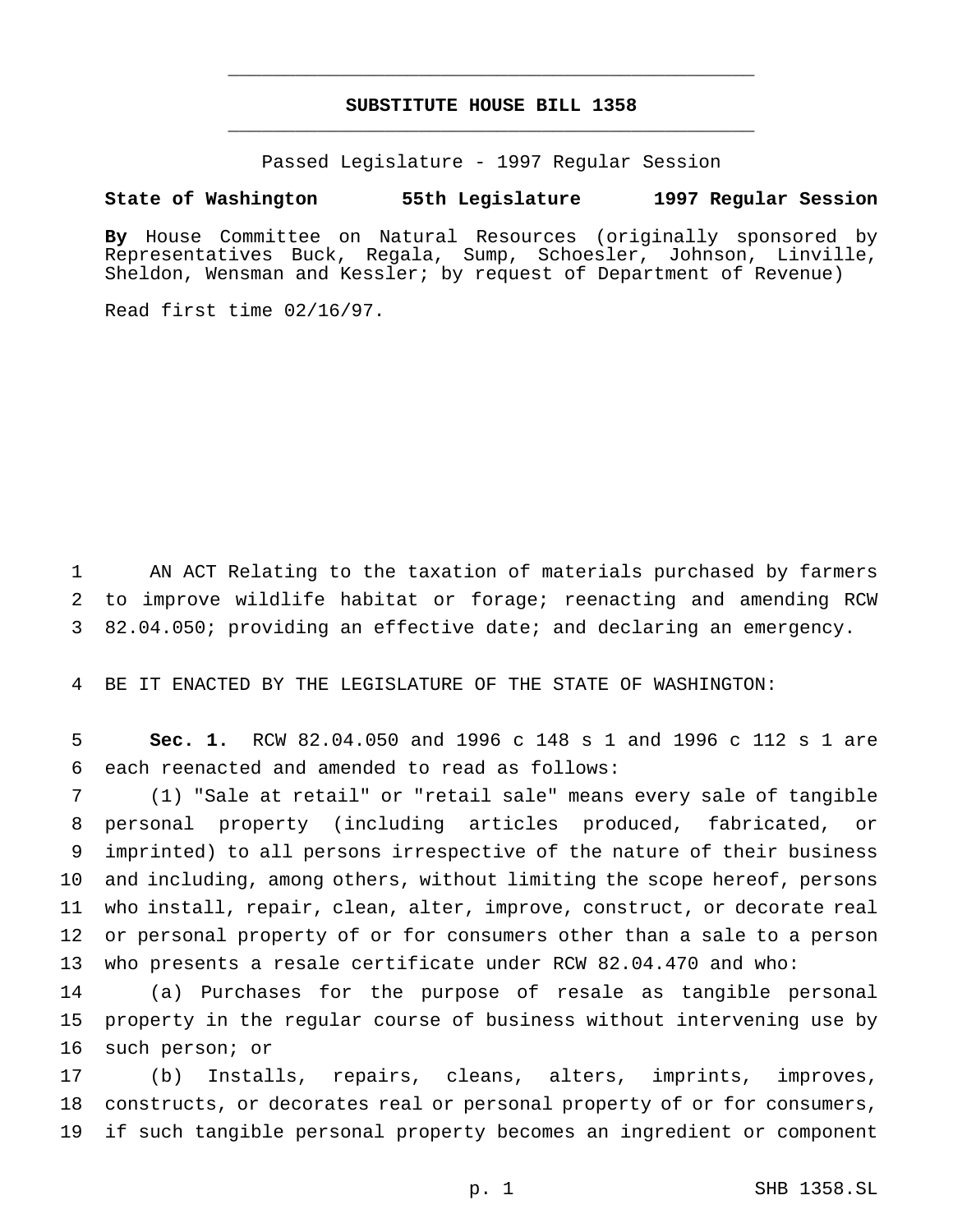of such real or personal property without intervening use by such person; or

 (c) Purchases for the purpose of consuming the property purchased in producing for sale a new article of tangible personal property or substance, of which such property becomes an ingredient or component or is a chemical used in processing, when the primary purpose of such chemical is to create a chemical reaction directly through contact with an ingredient of a new article being produced for sale; or

 (d) Purchases for the purpose of consuming the property purchased in producing ferrosilicon which is subsequently used in producing magnesium for sale, if the primary purpose of such property is to create a chemical reaction directly through contact with an ingredient of ferrosilicon; or

 (e) Purchases for the purpose of providing the property to consumers as part of competitive telephone service, as defined in RCW 82.04.065. The term shall include every sale of tangible personal property which is used or consumed or to be used or consumed in the performance of any activity classified as a "sale at retail" or "retail sale" even though such property is resold or utilized as provided in (a), (b), (c), (d), or (e) of this subsection following such use. The term also means every sale of tangible personal property to persons engaged in any business which is taxable under RCW 82.04.280 (2) and (7) and 82.04.290.

 (2) The term "sale at retail" or "retail sale" shall include the sale of or charge made for tangible personal property consumed and/or for labor and services rendered in respect to the following:

 (a) The installing, repairing, cleaning, altering, imprinting, or improving of tangible personal property of or for consumers, including charges made for the mere use of facilities in respect thereto, but excluding sales of laundry service to members by nonprofit associations composed exclusively of nonprofit hospitals, and excluding services rendered in respect to live animals, birds and insects;

 (b) The constructing, repairing, decorating, or improving of new or existing buildings or other structures under, upon, or above real property of or for consumers, including the installing or attaching of any article of tangible personal property therein or thereto, whether or not such personal property becomes a part of the realty by virtue of installation, and shall also include the sale of services or charges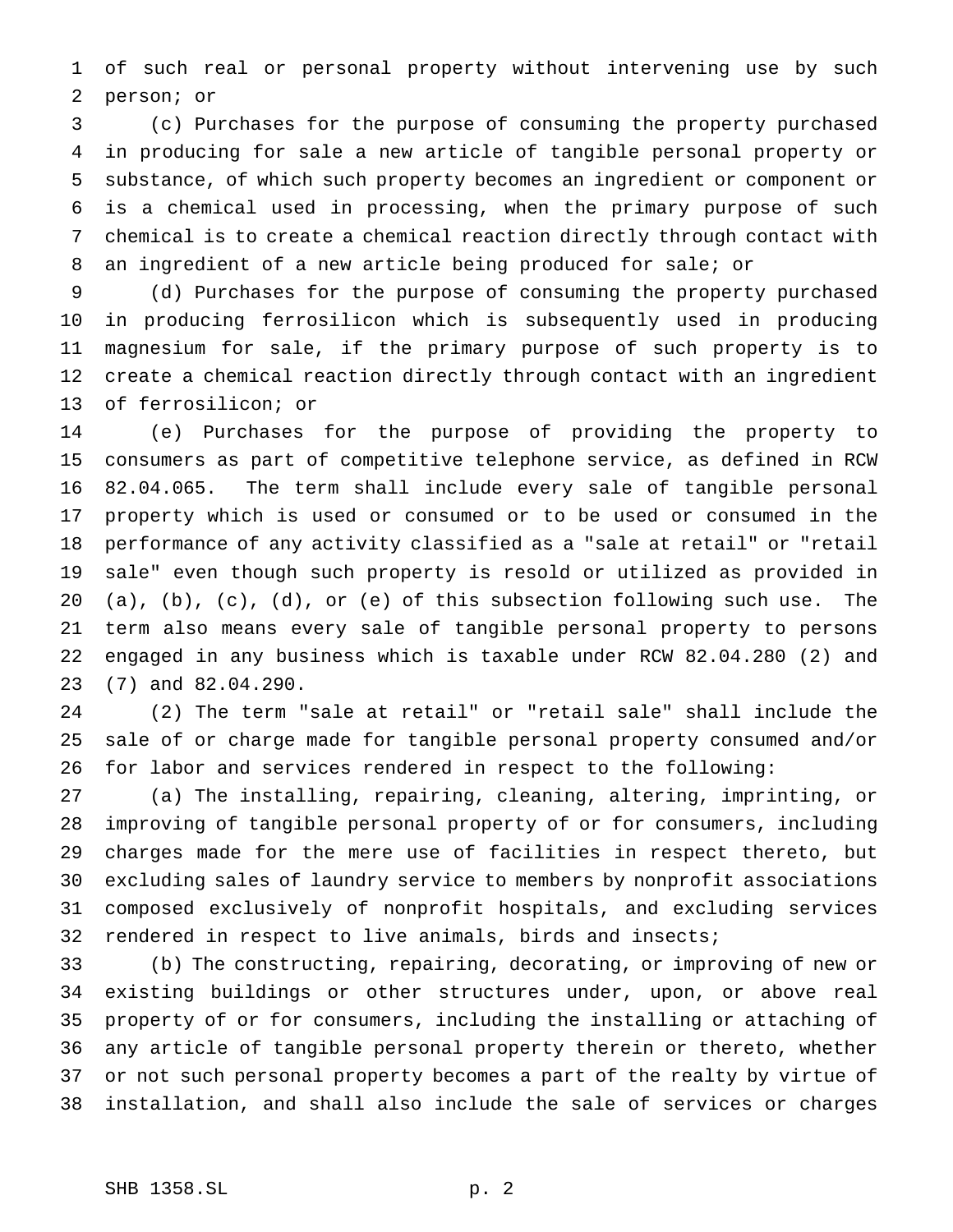made for the clearing of land and the moving of earth excepting the mere leveling of land used in commercial farming or agriculture;

 (c) The charge for labor and services rendered in respect to constructing, repairing, or improving any structure upon, above, or under any real property owned by an owner who conveys the property by title, possession, or any other means to the person performing such construction, repair, or improvement for the purpose of performing such construction, repair, or improvement and the property is then reconveyed by title, possession, or any other means to the original owner;

 (d) The sale of or charge made for labor and services rendered in respect to the cleaning, fumigating, razing or moving of existing buildings or structures, but shall not include the charge made for janitorial services; and for purposes of this section the term "janitorial services" shall mean those cleaning and caretaking services ordinarily performed by commercial janitor service businesses including, but not limited to, wall and window washing, floor cleaning and waxing, and the cleaning in place of rugs, drapes and upholstery. The term "janitorial services" does not include painting, papering, repairing, furnace or septic tank cleaning, snow removal or sandblasting;

 (e) The sale of or charge made for labor and services rendered in respect to automobile towing and similar automotive transportation services, but not in respect to those required to report and pay taxes under chapter 82.16 RCW;

 (f) The sale of and charge made for the furnishing of lodging and all other services by a hotel, rooming house, tourist court, motel, trailer camp, and the granting of any similar license to use real property, as distinguished from the renting or leasing of real property, and it shall be presumed that the occupancy of real property for a continuous period of one month or more constitutes a rental or lease of real property and not a mere license to use or enjoy the same; (g) The sale of or charge made for tangible personal property, labor and services to persons taxable under (a), (b), (c), (d), (e), and (f) of this subsection when such sales or charges are for property, labor and services which are used or consumed in whole or in part by such persons in the performance of any activity defined as a "sale at retail" or "retail sale" even though such property, labor and services may be resold after such use or consumption. Nothing contained in this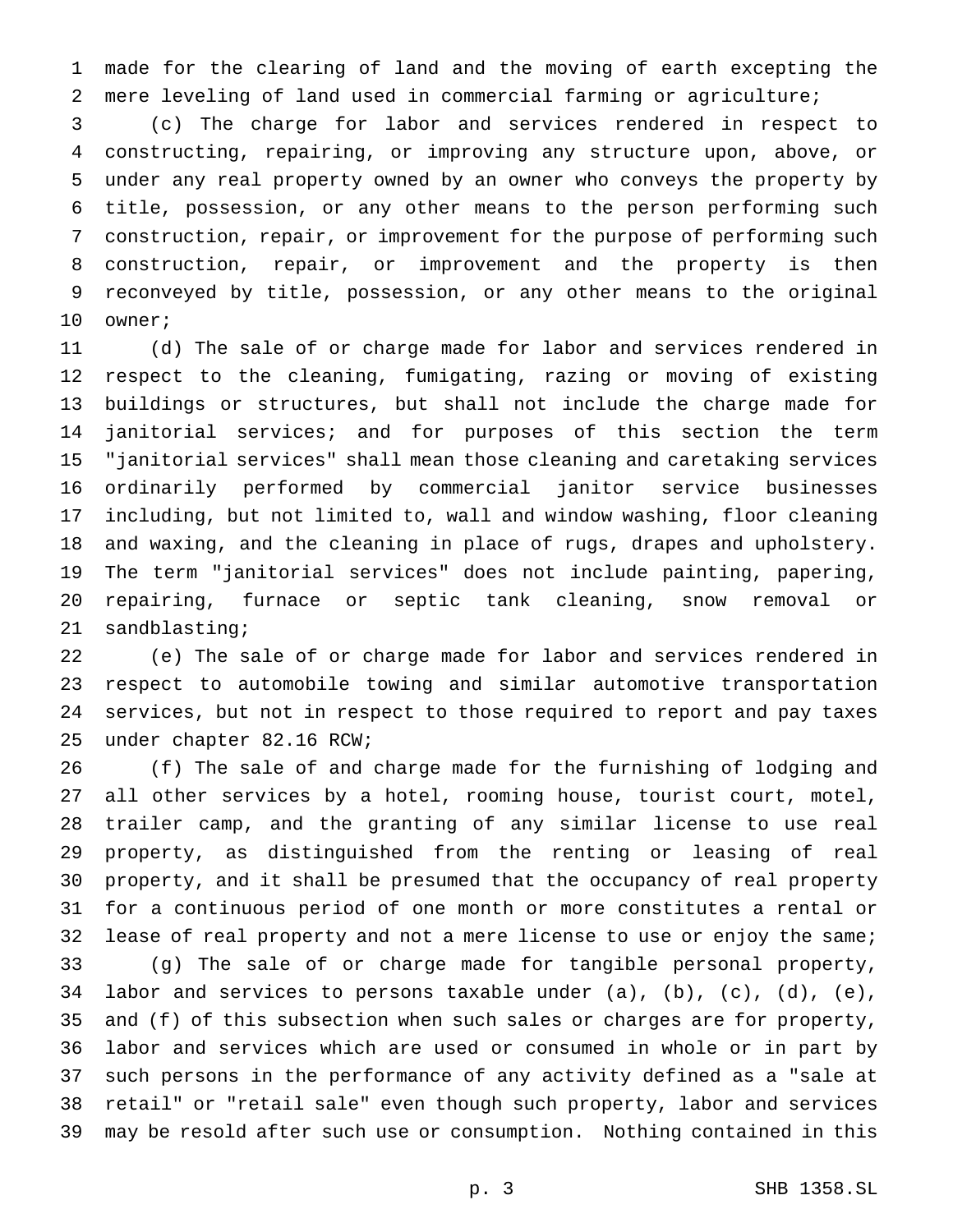subsection shall be construed to modify subsection (1) of this section and nothing contained in subsection (1) of this section shall be construed to modify this subsection.

 (3) The term "sale at retail" or "retail sale" shall include the sale of or charge made for personal, business, or professional services including amounts designated as interest, rents, fees, admission, and other service emoluments however designated, received by persons engaging in the following business activities:

 (a) Amusement and recreation services including but not limited to golf, pool, billiards, skating, bowling, ski lifts and tows, day trips for sightseeing purposes, and others, when provided to consumers;

(b) Abstract, title insurance, and escrow services;

(c) Credit bureau services;

(d) Automobile parking and storage garage services;

 (e) Landscape maintenance and horticultural services but excluding (i) horticultural services provided to farmers and (ii) pruning, trimming, repairing, removing, and clearing of trees and brush near electric transmission or distribution lines or equipment, if performed by or at the direction of an electric utility;

 (f) Service charges associated with tickets to professional sporting events; and

 (g) The following personal services: Physical fitness services, tanning salon services, tattoo parlor services, steam bath services, turkish bath services, escort services, and dating services.

 (4) The term shall also include the renting or leasing of tangible personal property to consumers and the rental of equipment with an operator.

 (5) The term shall also include the providing of telephone service, as defined in RCW 82.04.065, to consumers.

 (6) The term shall not include the sale of or charge made for labor and services rendered in respect to the building, repairing, or improving of any street, place, road, highway, easement, right of way, mass public transportation terminal or parking facility, bridge, tunnel, or trestle which is owned by a municipal corporation or political subdivision of the state or by the United States and which is used or to be used primarily for foot or vehicular traffic including mass transportation vehicles of any kind.

38 (7) The term shall also not include sales of chemical sprays or washes to persons for the purpose of postharvest treatment of fruit for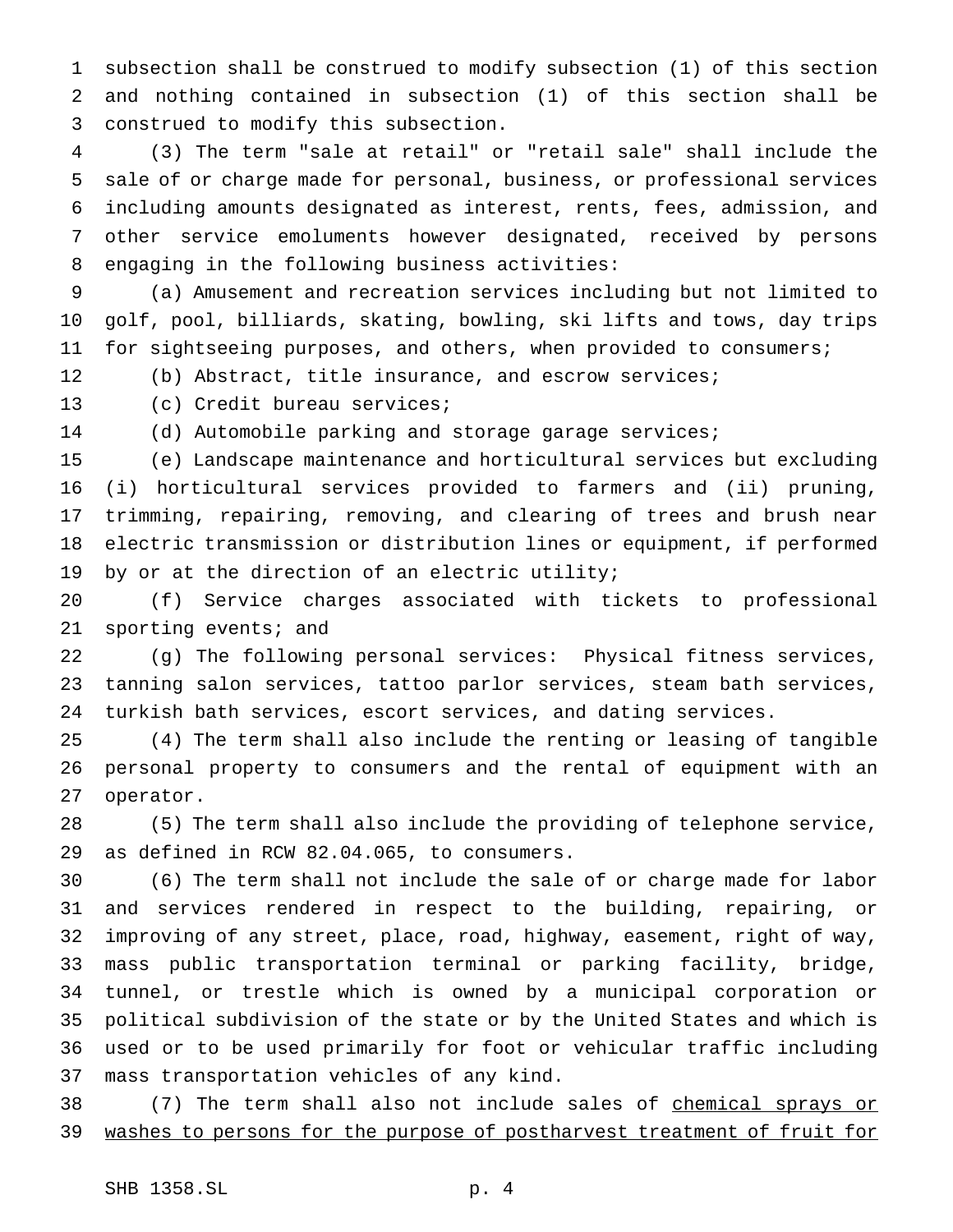1 the prevention of scald, fungus, mold, or decay, nor shall it include sales of feed, seed, seedlings, fertilizer, agents for enhanced 3 pollination including insects such as bees, and spray materials ((to persons who participate in the federal conservation reserve program or its successor administered by the United States department of 6 agriculture, or to farmers for the purpose of producing for sale any agricultural product, nor shall it include sales of chemical sprays or washes to persons for the purpose of post-harvest treatment of fruit 9 for the prevention of scald, fungus, mold, or decay)) to: (a) Persons 10 who participate in the federal conservation reserve program, the 11 environmental quality incentives program, the wetlands reserve program, 12 and the wildlife habitat incentives program, or their successors 13 administered by the United States department of agriculture; (b) 14 farmers for the purpose of producing for sale any agricultural product; 15 and (c) farmers acting under cooperative habitat development or access contracts with an organization exempt from federal income tax under 26 17 U.S.C. Sec. 501(c)(3) or the Washington state department of fish and 18 wildlife to produce or improve wildlife habitat on land that the farmer 19 owns or leases.

 (8) The term shall not include the sale of or charge made for labor and services rendered in respect to the constructing, repairing, decorating, or improving of new or existing buildings or other structures under, upon, or above real property of or for the United States, any instrumentality thereof, or a county or city housing authority created pursuant to chapter 35.82 RCW, including the installing, or attaching of any article of tangible personal property therein or thereto, whether or not such personal property becomes a part of the realty by virtue of installation. Nor shall the term include the sale of services or charges made for the clearing of land and the moving of earth of or for the United States, any instrumentality thereof, or a county or city housing authority. Nor shall the term include the sale of services or charges made for cleaning up for the United States, or its instrumentalities, radioactive waste and other byproducts of weapons production and nuclear research and development.

 NEW SECTION. **Sec. 2.** This act is necessary for the immediate preservation of the public peace, health, or safety, or support of the